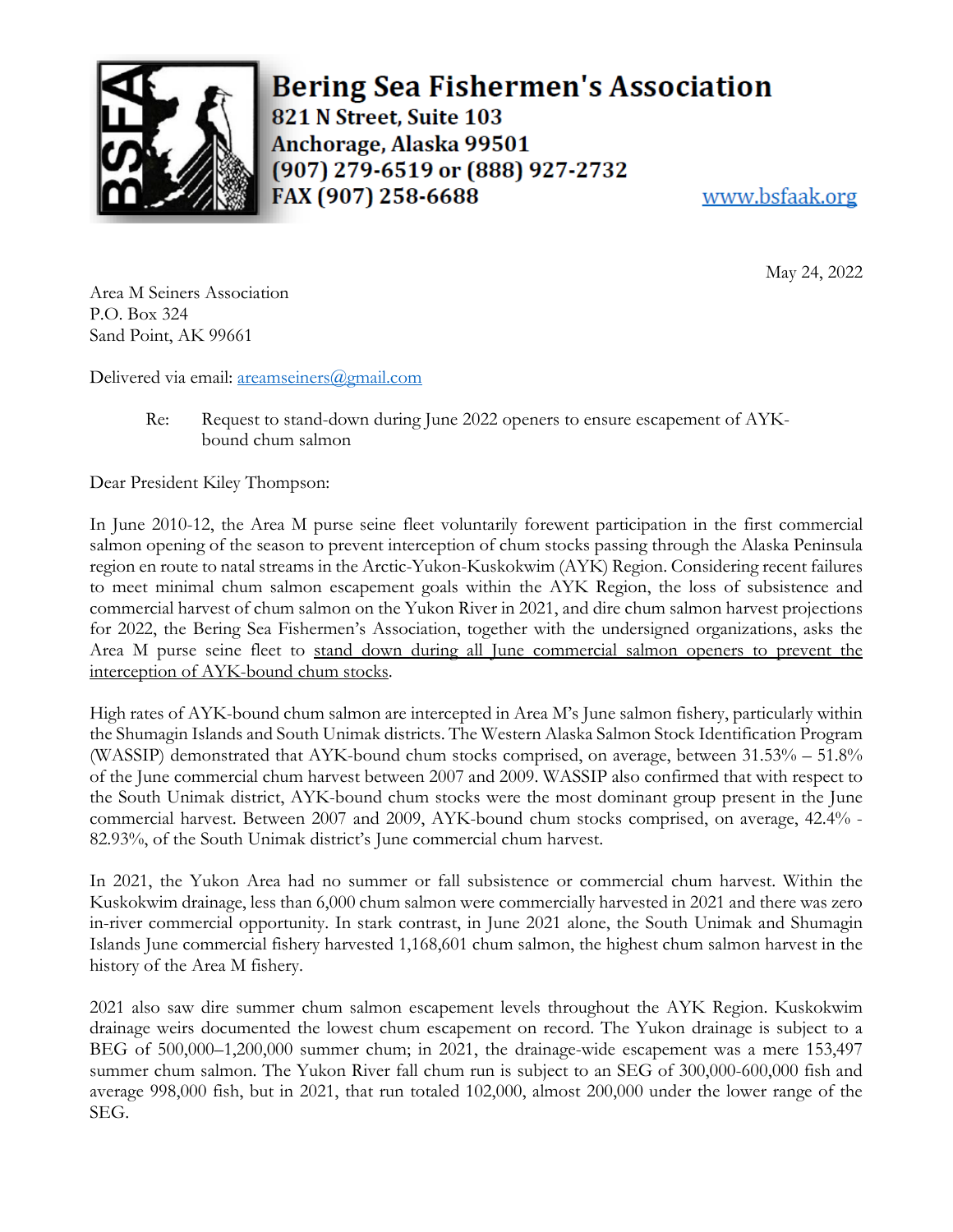2022 05.24 Kiley Thompson May 24, 2022 Page 2

The Alaska Department of Fish & Game (ADF&G) 2022 pre-season estimate for Yukon Area chum returns does not inspire confidence that chum run strength will improve. Summer chum estimates forecast a farbelow-average run of 162,000–542,000 fish. Fall chum run estimates forecast approximately 110,000 fish, well below the SEG range of 300,000–600,000 fish. If these forecasts hold, the 2022 summer and fall chum runs will not meet minimum drainage-wide escapement levels, and there will be no subsistence and commercial fisheries, further devastating local economies and compounding food insecurity throughout the AYK region.

The sustainability of future chum stocks depends upon achieving escapement goals in the AYK Region this year. If the Area M purse seine fleet does not stand down, the unmitigated harvest of AYK-bound chum salmon all but assures the crash of chum stocks and the destruction of economies and traditional subsistence lifestyles.

This coalition, made up of organizations with strong economic and cultural ties to our in-region fisheries, recognizes that standing down from June commercial openers is not without economic consequences. But the survival of the AYK region– and the existence of its chum runs – depends upon the recognition of how our collective actions affect one another. Area M's unmitigated interception of AYK-bound chum salmon stocks in the June salmon fishery will drive those stocks beyond recovery and endanger an entire region and peoples' ways of life.

Thank you for considering this request.

Sincerely, Executive Director

cc: Governor Mike Dunleavy Commissioner Doug Vincent-Lang Alaska Board of Fisheries Members: Märit Carlson-Van Dort Gerad Godfrey Mike Heimbuch John Jensen McKenzie Mitchell Israel Payton John Wood





 $(57 - 1)$ 

Vivian Korthuis, Chief Executive Officer Association of Village Council Presidents

H. Robin Samuelsen, Jr., Board Chair

Bristol Bay Economic Development Corporation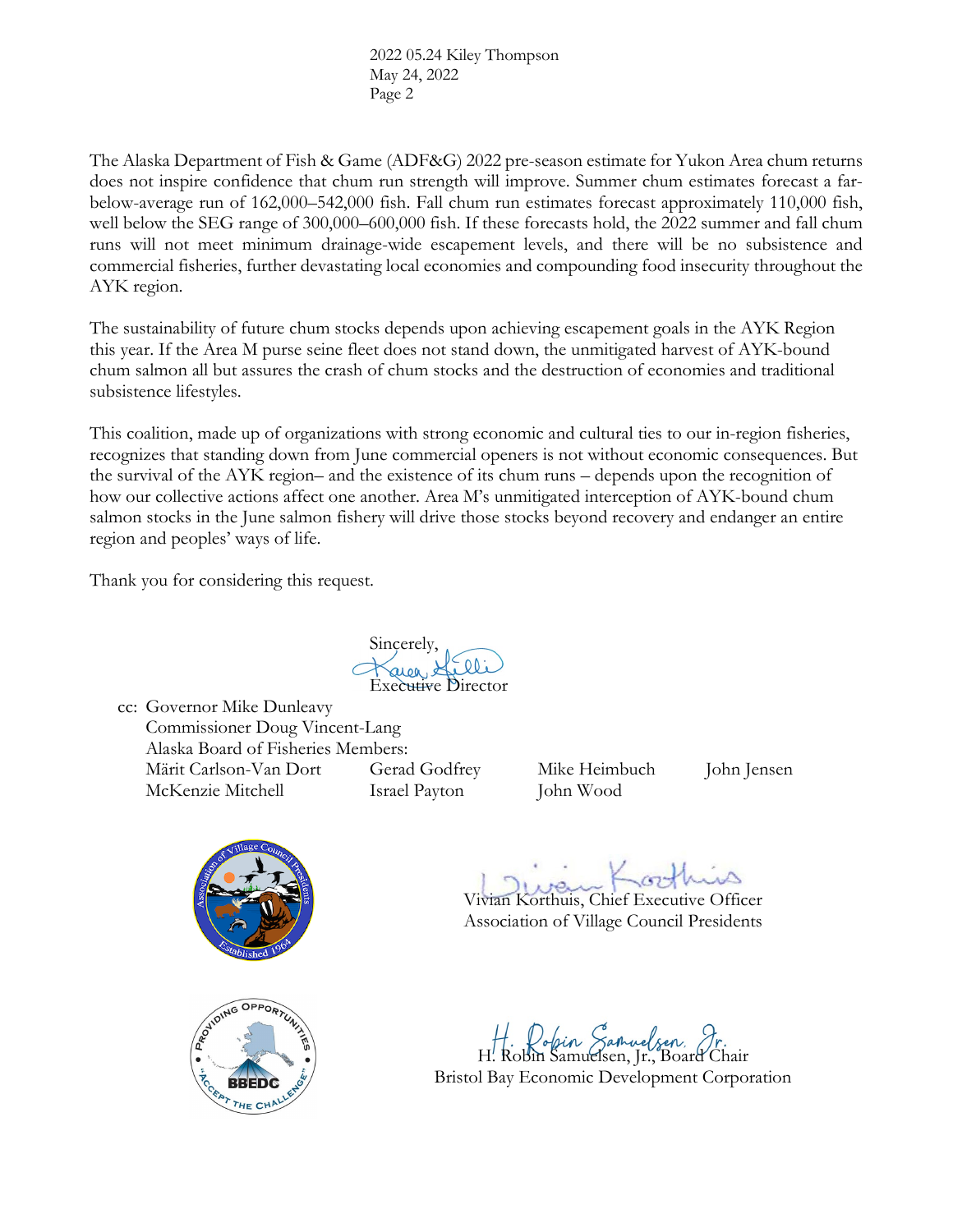2022 05.24 Kiley Thompson May 24, 2022 Page 3



CALISTA CORPORATION www.calistacorp.com



Andrew Guy, President

Calista Corporation

eas

Eric Deakin, Chief Executive Officer Coastal Village Region Fund



KUSKOKWIM RIVER





Mary David

Mary David for Melanie Bahnke, President Kawerak, Inc.

Whitrate

Kevin Whitworth, Interim Executive Director Kuskokwim River Inter-Tribal Fish Commission

Janis Ivanoff, President & Chief Executive Officer

Norton Sound Economic Development Corporation

Serena Fitka, Executive Director Yukon River Drainage Fisheries Association